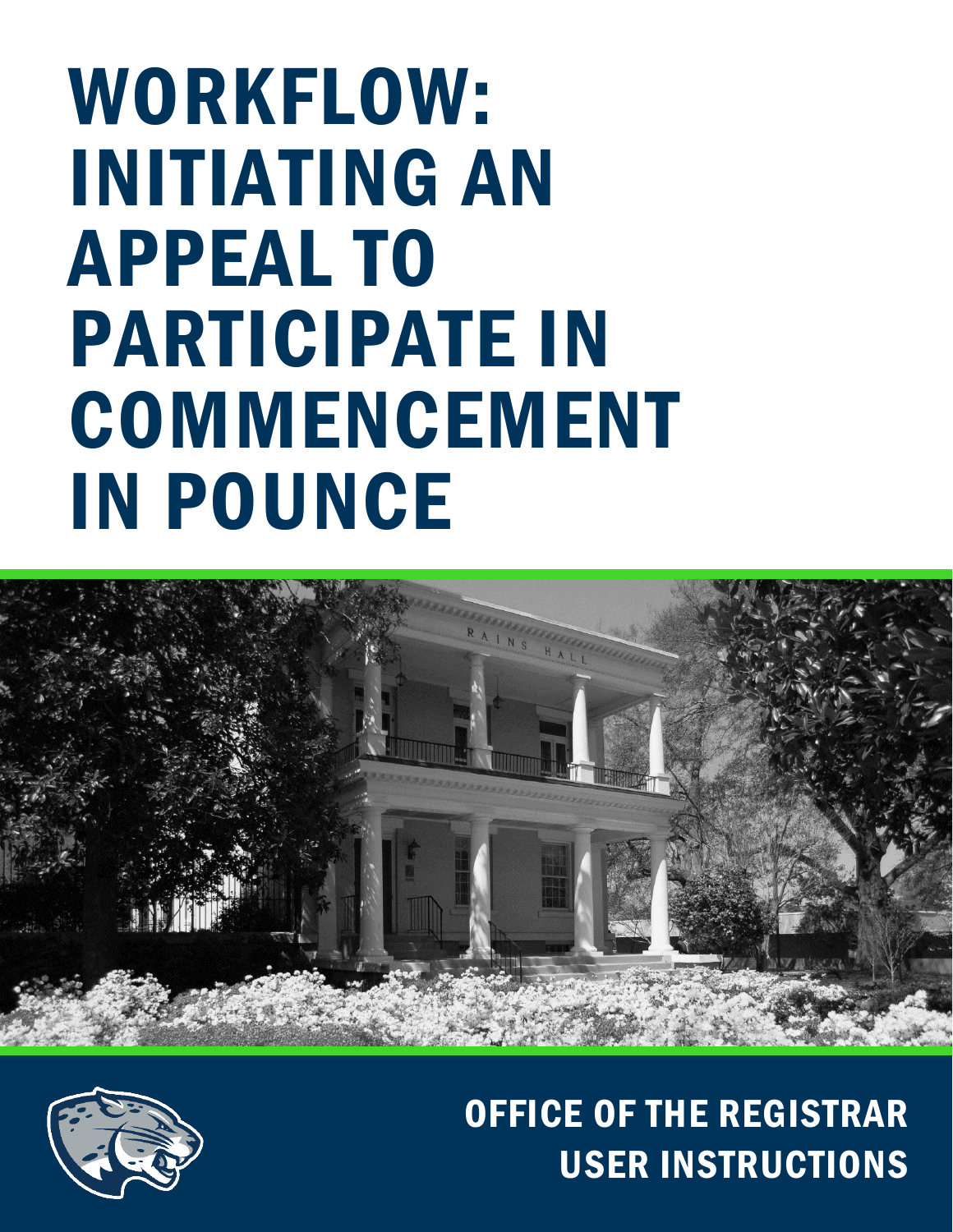# **WORKFLOW: INITIATING AN APPEAL TO PARTICIPATE IN COMMENCEMENT IN POUNCE**

### **TABLE OF CONTENTS**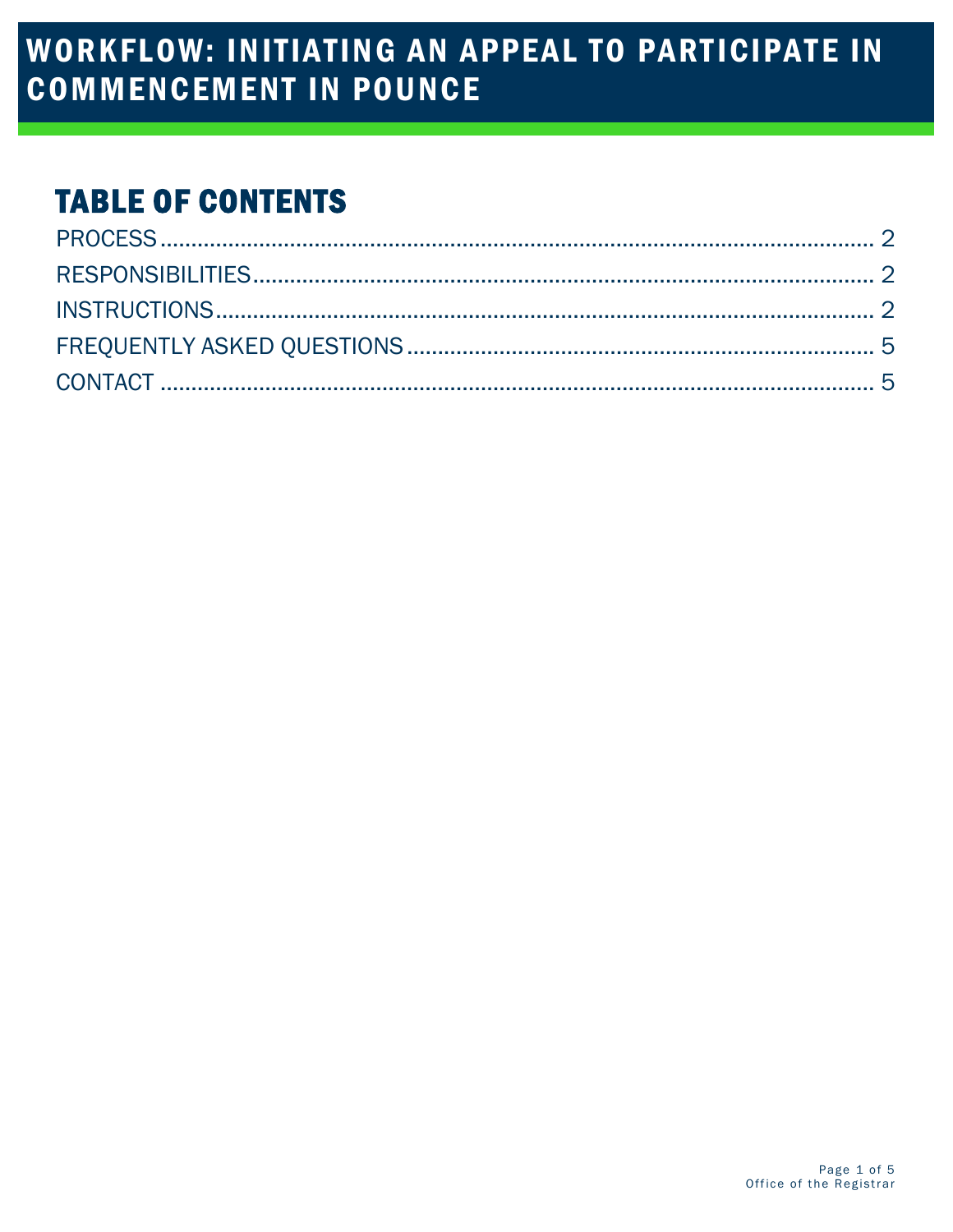### WORKFLOW: INITIATING AN APPEAL TO PARTICIPATE IN COMMENCEMENT IN POUNC E

### <span id="page-2-0"></span>PROCESS

Appeals to participate in commencement are initiated via Pounce by student advisors or department chairs. Once submitted, the request is sent via Workflow for approval to the appropriate approvers. Upon final approval, appeals to participate in commencement are processed in the Office of the Registrar within 2-3 business days.

# <span id="page-2-1"></span>RESPONSIBILITIES

Advisors should complete an appeal to participate in commencement when a student wishes to participate in an earlier commencement than outlined in the Augusta University Commencement Policy.

# <span id="page-2-2"></span>INSTRUCTIONS

- 1. Log into Pounce using your NetID and password. [https://pounce.augusta.edu.](https://pounce.augusta.edu/)
- 2. Choose "Faculty Services" from the top menu.



Main Menu

3. Choose "Appeal to Participate in Commencement" from the options.



© 2020 Ellucian Company L.P. and its affiliates.

4. Choose the current term then "Submit."

Select Term



Submit

l, 5. Enter the Student ID for the student that you will be submitting an appeal to participate in commencement for, then "Submit."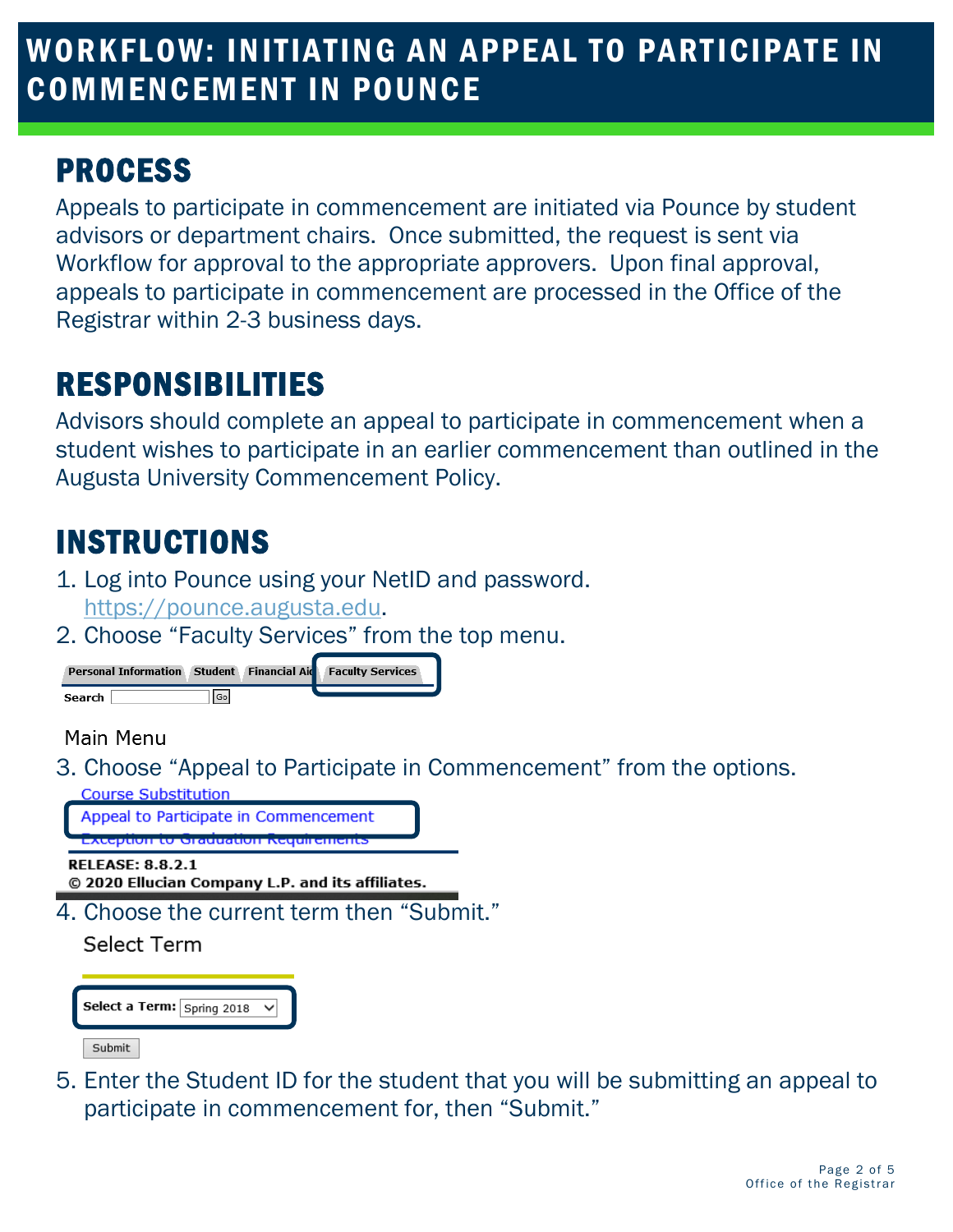### WORKFLOW: INITIATING AN APPEAL TO PARTICIPATE IN COMMENCEMENT IN POUNC E

### Appeal to Participate in Commencement

| Student ID: |  |
|-------------|--|
| Submit      |  |

#### **RELEASE: 9.0**

© 2020 Ellucian Company L.P. and its affiliates.

6. Confirm the information listed under "Student Information" is correct. If the information is incorrect, please contact [jagtrax@augusta.edu](mailto:jagtrax@augusta.edu) and include the information that needs to be updated.

| <b>Student Information</b> |
|----------------------------|
| Student ID:                |
| Name:                      |
| Expected Grad Date:        |
| Program:                   |
| Degree:                    |
| Major:                     |
| Concentration:             |
| Minor:                     |
| Double/Dual:               |
| Catalog Year:              |

### 7. Choose the appropriate response for "Graduation Application on File". **Request Information**

| Graduation Application on File:                          | Select Option V |
|----------------------------------------------------------|-----------------|
| Ceremony Appealing to Walk In:                           | Select a Term ∨ |
| Courses Remaining for Completion of Degree Requirements: |                 |
| Credits Remaining for Completion of Degree Requirements: |                 |
| Provide a Justification for the appeal:                  |                 |

8. Choose the ceremony term the student is appealing to walk in.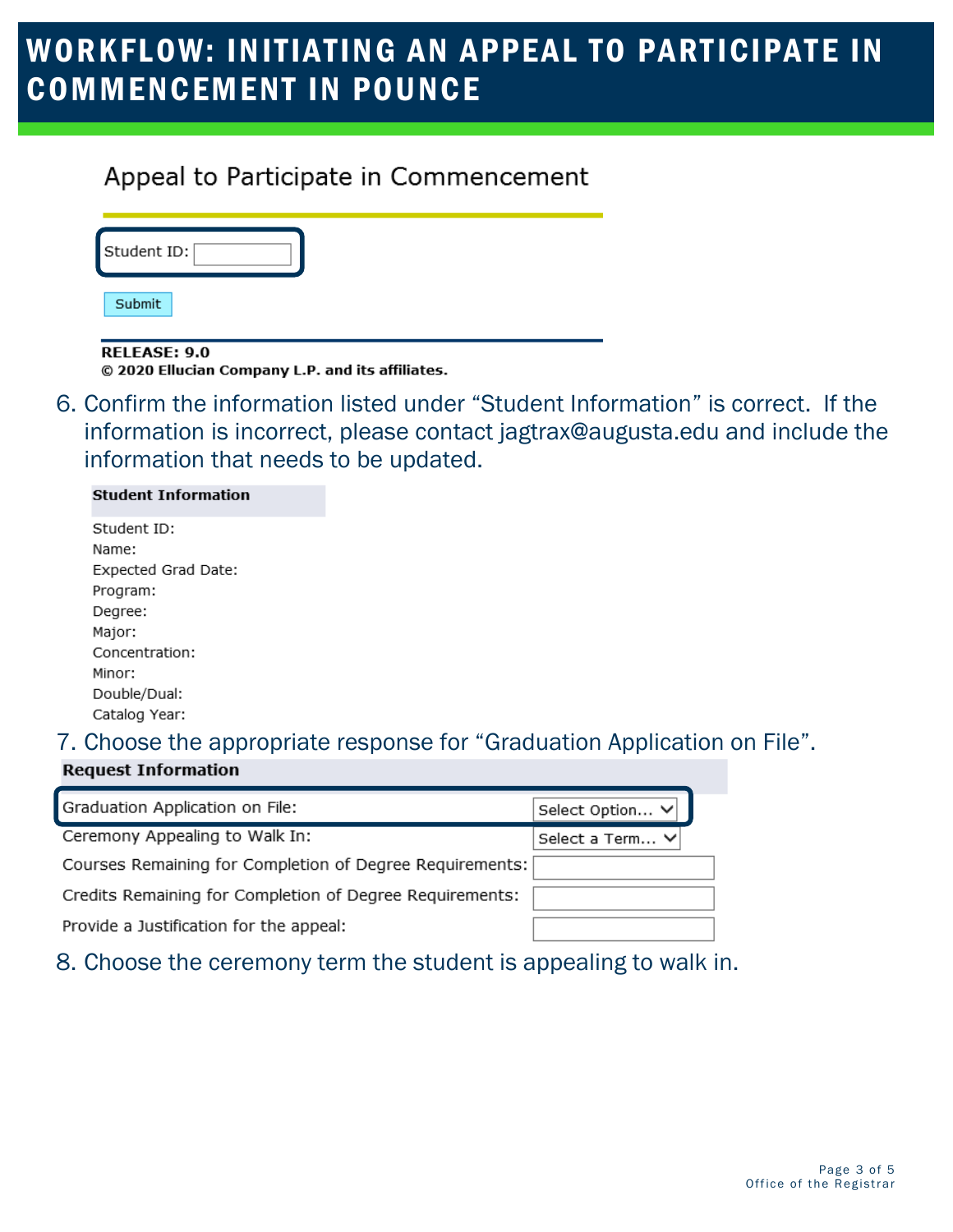# WORKFLOW: INITIATING AN APPEAL TO PARTICIPATE IN COMMENCEMENT IN POUNC E

#### **Request Information**

| Graduation Application on File:                          | Select Option V |
|----------------------------------------------------------|-----------------|
| Ceremony Appealing to Walk In:                           | Select a Term V |
| Courses Remaining for Completion of Degree Requirements: |                 |
| Credits Remaining for Completion of Degree Requirements: |                 |
| Provide a Justification for the appeal:                  |                 |
|                                                          |                 |

### 9. Enter the number of courses remaining for completion of degree requirements.

#### **Request Information**

| Graduation Application on File:                          | Select Option V |
|----------------------------------------------------------|-----------------|
| Ceremony Appealing to Walk In:                           | Select a Term ∨ |
| Courses Remaining for Completion of Degree Requirements: |                 |
| Credits Remaining for Completion of Degree Requirements: |                 |
| Provide a Justification for the appeal:                  |                 |

### 10. Enter the number of credits remaining for completion of degree requirements.

#### **Request Information**

| Graduation Application on File:                          | Select Option V |
|----------------------------------------------------------|-----------------|
| Ceremony Appealing to Walk In:                           | Select a Term V |
| Courses Remaining for Completion of Degree Requirements: |                 |
| Credits Remaining for Completion of Degree Requirements: |                 |
| Provide a Justification for the appeal:                  |                 |

### 11. Provide a justification for the appeal.

#### **Request Information**

| Graduation Application on File:                          | Select Option V |
|----------------------------------------------------------|-----------------|
| Ceremony Appealing to Walk In:                           | Select a Term V |
| Courses Remaining for Completion of Degree Requirements: |                 |
| Credits Remaining for Completion of Degree Requirements: |                 |
| Provide a Justification for the appeal:                  |                 |

\*Please note that ALL questions must be answered in order for the workflow to be submitted!\*

12. Once submitted, a confirmation of submission will populate.